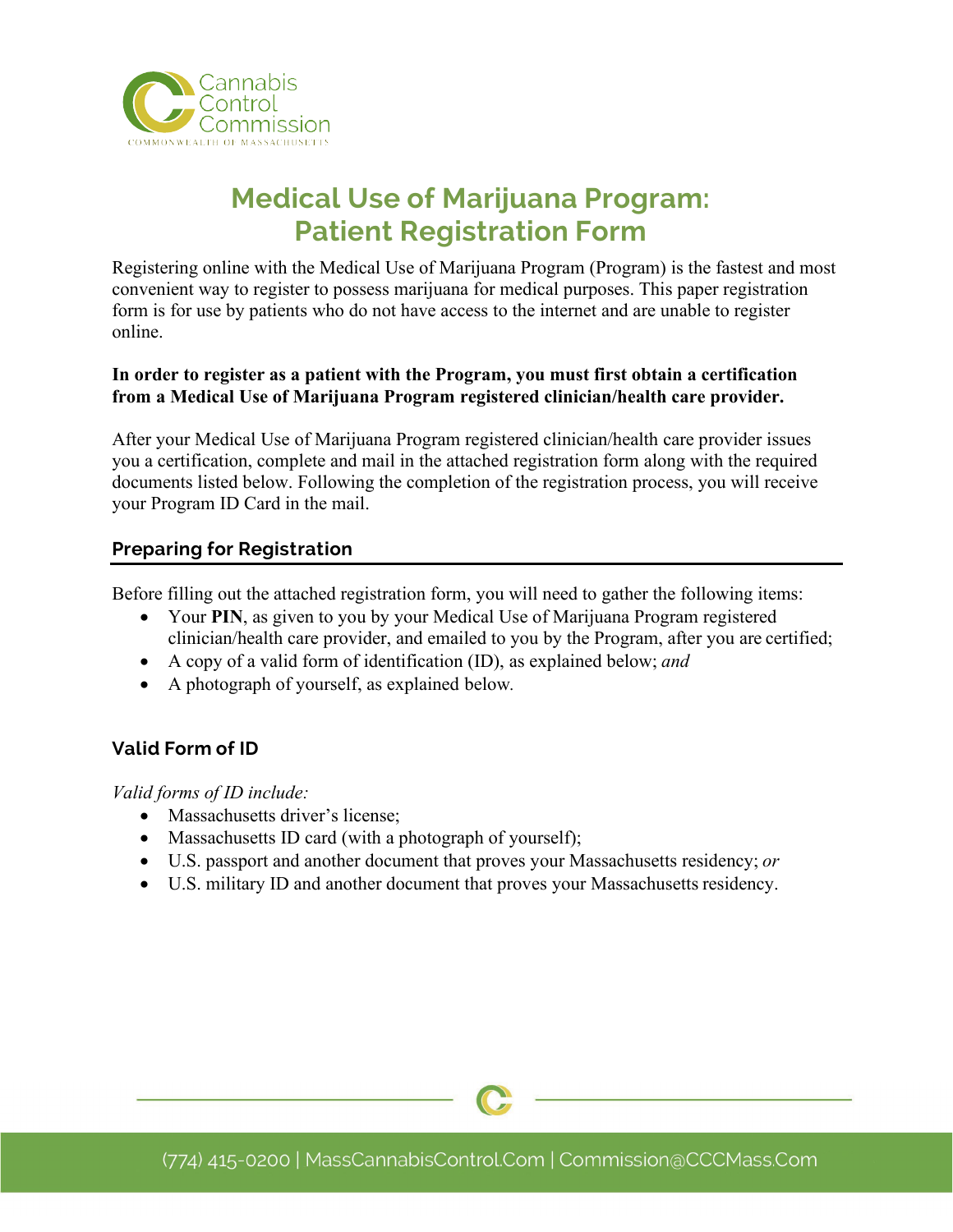#### **If submitting a passport or U.S. military ID:**

If you submit a passport or U.S. military ID as your valid form of ID, you must also submit a document that proves your primary residence (as outlined below). Also, the name and address you submit to the Program must match the name and address on the document that you submit to prove your primary residence.

*Submit one of the following, which proves your primary residence:*

- Utility bill (gas, electric, telephone, cable, or heating oil), that is less than 60 days old and must contain your name and address;
- Your current motor vehicle registration card with your current address;
- Tuition bill with a due date of less than six (6) months ago and addressed to your current address;
- Car insurance policy or bill that is less than 60 days old;
- Home mortgage, lease, or loan contracts dated within six (6) months of today with your name, address, and signature;
- Certified U.S. Marriage Certificate dated within the past six (6) months;
- Property tax or excise tax bill for the current year with your name and address;
- First-class mail dated less than 60 days old from any federal or state agency that displays your name and address; *or*
- Current state-issued Professional License with your address.

### **Photograph of Yourself**

This photo will be placed on your Program ID Card.

*Your photo must be:*

- In color;
- A square photo in portrait/upright format;
- Taken in front of a plain white or off-white background;
- Taken within the last six (6) months to reflect what you look like now;
- Showing only your head and the top of your shoulders;
- Taken looking directly at the camera held at eye level;
- Taken without smiling, with both eyes open, and without eyewear; *and*
- Taken without any item that covers your face or head, except for religious purposes.

A passport photo meets these requirements and can be obtained at any location that issues passport photos, such as a pharmacy, the post office, or a camera store.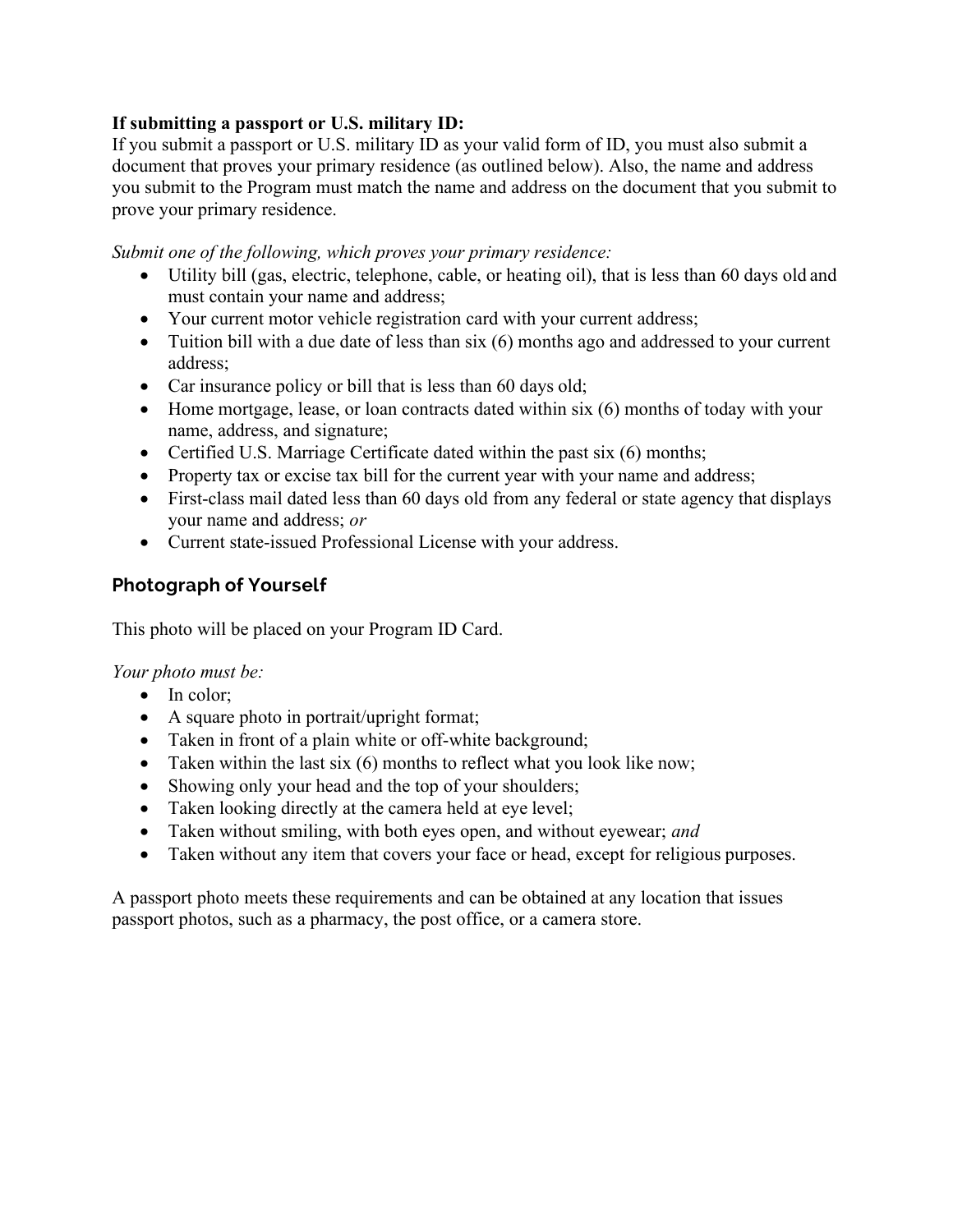### **Submitting Your Registration Form**

Mail your:

- Completed registration form;
- **Copy** of a valid form of ID (and **copy** of a document proving your Massachusetts residency, if applicable); *and*
- Photograph

To:

**Cannabis Control Commission Medical Use of Marijuana Program Worcester Union Station 2 Washington Square Worcester, MA 01604**

After submitting your registration form, you will be notified regarding the status of your registration. If an email address was provided, you will receive a notification regarding the status of your registration via email. Following completion of the registration process, you will receive your Program ID Card in the mail.

#### **Selecting a Personal Caregiver**

*In order to select a personal caregiver, please follow these steps:*

- **STEP 1:** Complete Section B of the registration form.
- **STEP 2:** After you submit your registration form, the Program will email you a **PIN** to give to your personal caregiver in order for them to register.
- **STEP 3: Provide the PIN to your personal caregiver** and direct them to register with the Program. Your personal caregiver must use this PIN in order to register.
- **STEP 4:** After your personal caregiver has submitted an application for registration, call the Program at 833-869-6820 to verify that this individual may be linked to you as your personal caregiver. After you provide verification, the Program will process your personal caregiver's application for registration. If approved for registration, your personal caregiver may assist you with your medical use of marijuana.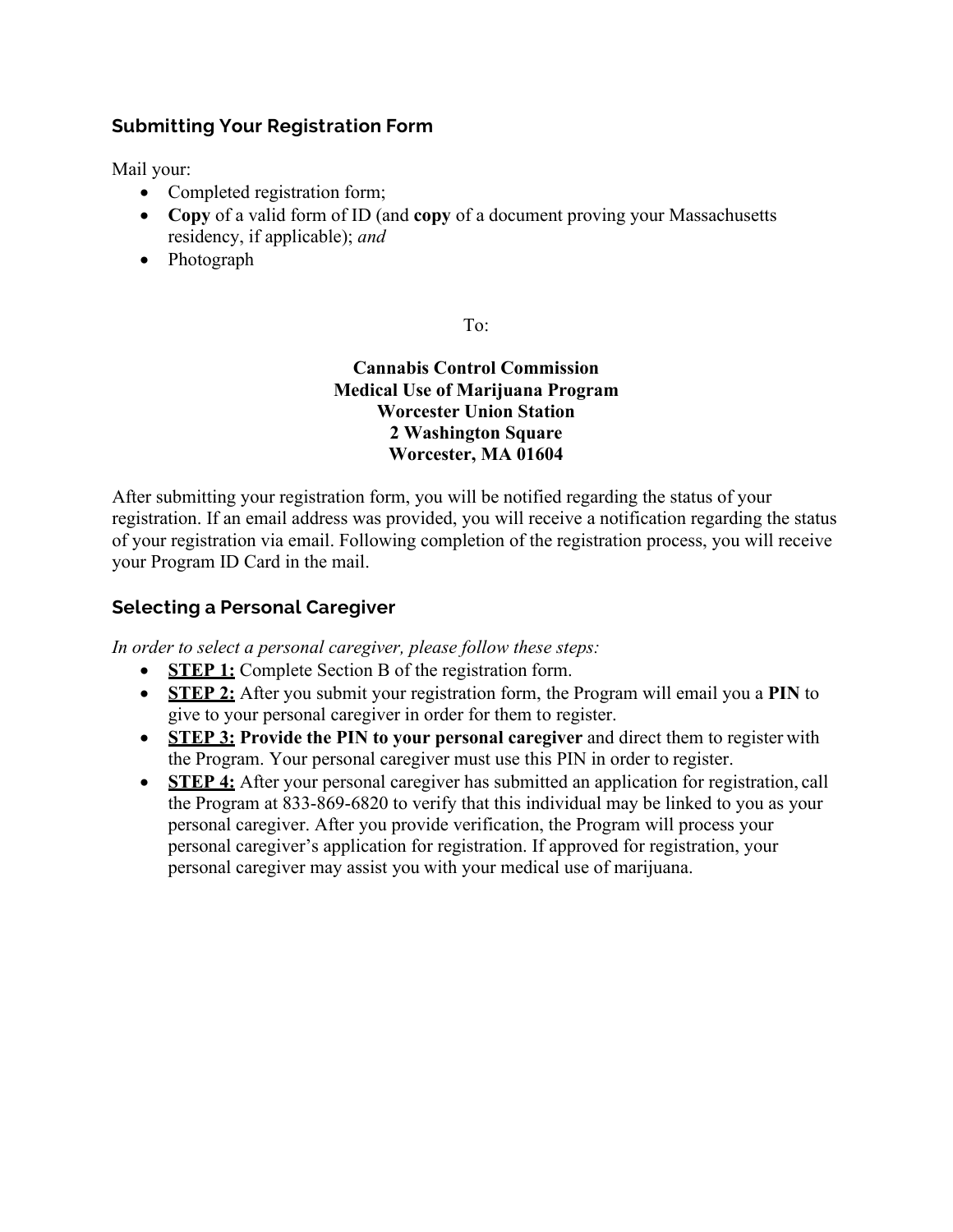### **Other Important Information About Registration**

Patients must maintain an active certification from their Medical Use of Marijuana Program registered clinician/health care provider and an active registration with the Program in order to be protected for medical use of marijuana under Massachusetts law.

#### **Program ID Card**

You must carry your Program ID Card **at all times** while you are in possession of marijuana for medical use.

Program ID Cards are issued annually. You are required to renew your registration with the Program every year in order to remain active.

Notify the Program within **five (5) business days** after discovering that your Program ID Card is lost, stolen, or destroyed by calling 833-869-6820.

There is a \$10 fee to replace a Program ID Card.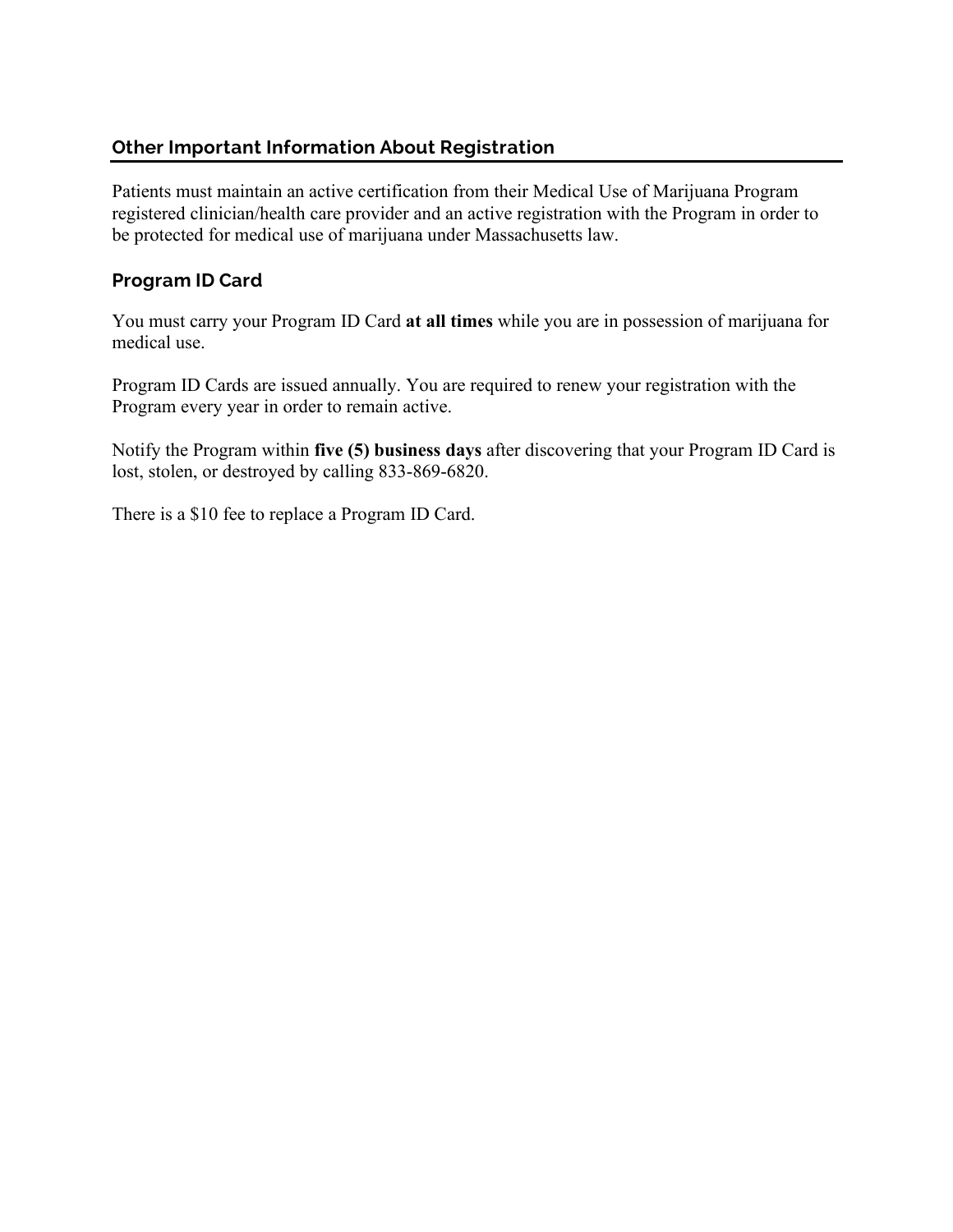## **PATIENT REGISTRATION FORM** (Please Print)

|                                      | <b>SECTION A: PATIENT INFORMATION (REQUIRED)</b>                                                                                          |          |                                   |             |                           |
|--------------------------------------|-------------------------------------------------------------------------------------------------------------------------------------------|----------|-----------------------------------|-------------|---------------------------|
| Massachusetts residency.             | The name and address on this form must match the name and address on your valid form of identification (ID), or document that proves your |          |                                   |             |                           |
| 1. PIN or<br>registration<br>number: | 2. Last 4 digits of Social<br>Security Number:                                                                                            |          |                                   |             |                           |
| Full name:                           | 3. Last                                                                                                                                   | 4. First |                                   |             | M.I.                      |
|                                      |                                                                                                                                           |          | $6.$ Phone: $($                   |             |                           |
| 7. Email:                            |                                                                                                                                           |          | 8. Gender                         | <b>MALE</b> | <b>FEMALE</b>             |
| 9. I choose to be                    | U.S. Mail<br>Email<br>communicated with via:<br>ΙI                                                                                        |          | 10. Mother's<br>maiden last name: |             |                           |
|                                      | <b>RESIDENTIAL ADDRESS OF PATIENT (REQUIRED)</b>                                                                                          |          |                                   |             |                           |
| Address:                             |                                                                                                                                           |          |                                   |             |                           |
|                                      | <b>11a.</b> Residential address of patient                                                                                                |          |                                   |             | 11b. Apt. or suite number |
|                                      |                                                                                                                                           |          |                                   | MA          |                           |
|                                      | $12. \text{City}$                                                                                                                         |          |                                   |             | 13. State 14. ZIP code    |
|                                      | <b>MAILING ADDRESS OF PATIENT (IF DIFFERENT FROM RESIDENTIAL ADDRESS)</b>                                                                 |          |                                   |             |                           |
| Address:                             |                                                                                                                                           |          |                                   |             |                           |
|                                      | 15a. Mailing address of patient                                                                                                           |          |                                   |             | 15b. Apt. or suite number |
|                                      |                                                                                                                                           |          |                                   | <b>MA</b>   |                           |
|                                      | 16. City                                                                                                                                  |          |                                   | 17. State   | 18. ZIP Code              |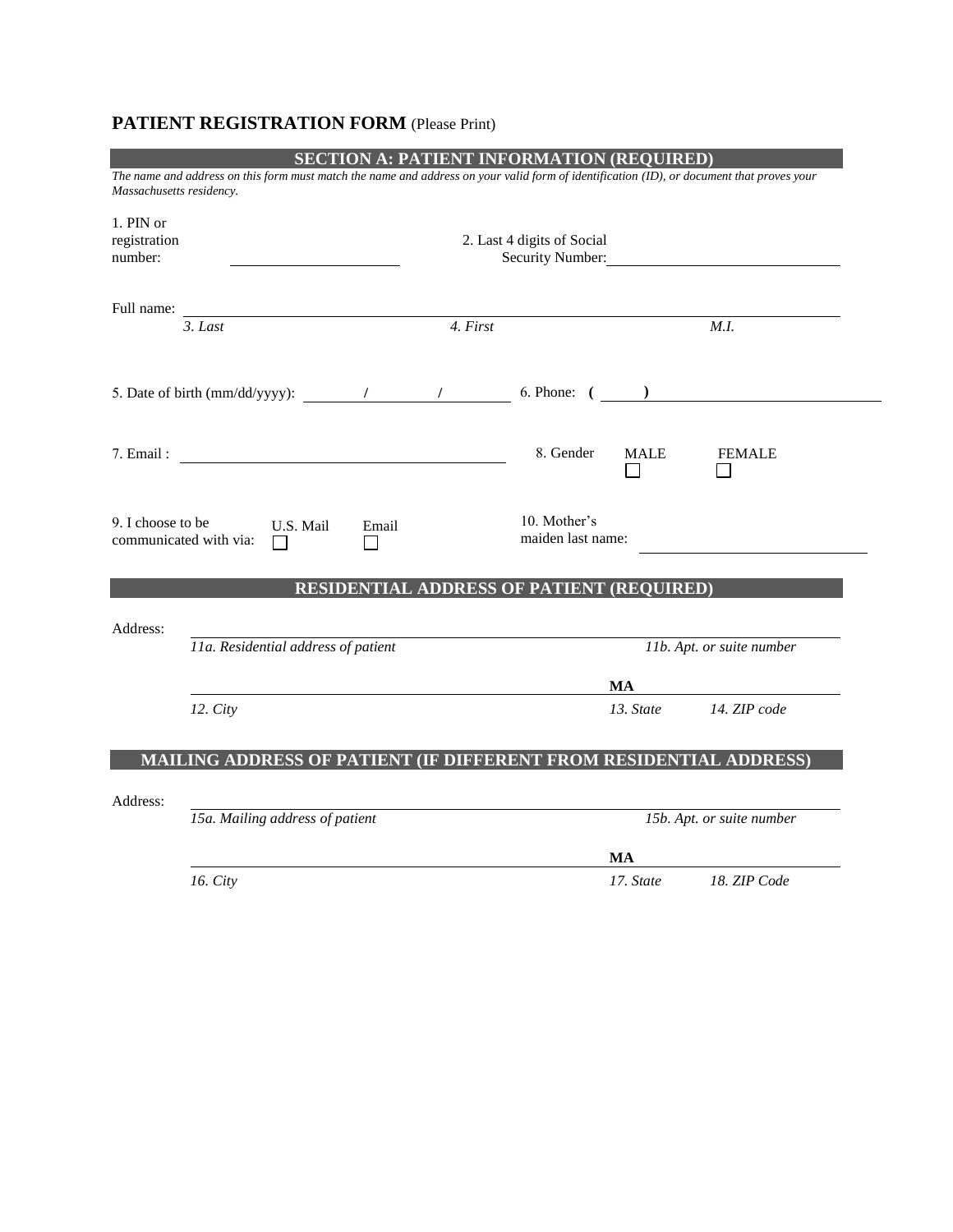| <b>VALID FORM OF ID (REQUIRED)</b>                                                                                                                                                                                                                                                                                                         |                                                             |                                                                           |                  |  |  |  |  |  |
|--------------------------------------------------------------------------------------------------------------------------------------------------------------------------------------------------------------------------------------------------------------------------------------------------------------------------------------------|-------------------------------------------------------------|---------------------------------------------------------------------------|------------------|--|--|--|--|--|
| Please note that if Passport or Military ID is selected, you will need to submit another document that proves your primary residence.                                                                                                                                                                                                      |                                                             |                                                                           |                  |  |  |  |  |  |
| 19. I am submitting a copy of the following valid form of ID:                                                                                                                                                                                                                                                                              |                                                             |                                                                           |                  |  |  |  |  |  |
| Driver's License                                                                                                                                                                                                                                                                                                                           | ID Card                                                     |                                                                           | U.S. Military ID |  |  |  |  |  |
| 20. Number on valid form<br>$of$ ID                                                                                                                                                                                                                                                                                                        |                                                             | $\frac{1}{21.}$ Expiration date of valid form of<br>$ID$ ( $mm/dd/yyyy$ ) |                  |  |  |  |  |  |
|                                                                                                                                                                                                                                                                                                                                            | <b>SECTION B: PERSONAL CAREGIVER DESIGNATION (OPTIONAL)</b> |                                                                           |                  |  |  |  |  |  |
| If you do not have a personal caregiver, please skip to Section C.                                                                                                                                                                                                                                                                         |                                                             |                                                                           |                  |  |  |  |  |  |
| Please indicate your personal caregiver's name and their relationship to you.                                                                                                                                                                                                                                                              |                                                             |                                                                           |                  |  |  |  |  |  |
| 22. I would like to designate the following individual(s) as the patient's personal caregiver(s), I would like the Cannabis<br>Control Commission to generate a PIN on my behalf to allow the personal caregiver(s) to register, and understand that I<br>am responsible for giving the PIN to my personal caregiver(s) once I receive it: |                                                             |                                                                           |                  |  |  |  |  |  |
| <b>CAREGIVER 1</b>                                                                                                                                                                                                                                                                                                                         |                                                             |                                                                           |                  |  |  |  |  |  |
| Full name:                                                                                                                                                                                                                                                                                                                                 |                                                             |                                                                           |                  |  |  |  |  |  |
| a. Last                                                                                                                                                                                                                                                                                                                                    |                                                             | b. First                                                                  |                  |  |  |  |  |  |
| c. Personal caregiver<br>relation to patient:                                                                                                                                                                                                                                                                                              | Immediate family member                                     | Other                                                                     |                  |  |  |  |  |  |
| <b>CAREGIVER 2</b>                                                                                                                                                                                                                                                                                                                         |                                                             |                                                                           |                  |  |  |  |  |  |
| Full name:                                                                                                                                                                                                                                                                                                                                 |                                                             |                                                                           |                  |  |  |  |  |  |
| a. Last                                                                                                                                                                                                                                                                                                                                    |                                                             | b. First                                                                  |                  |  |  |  |  |  |

Immediate family member Other Other

c. Personal caregiver

relation to patient: